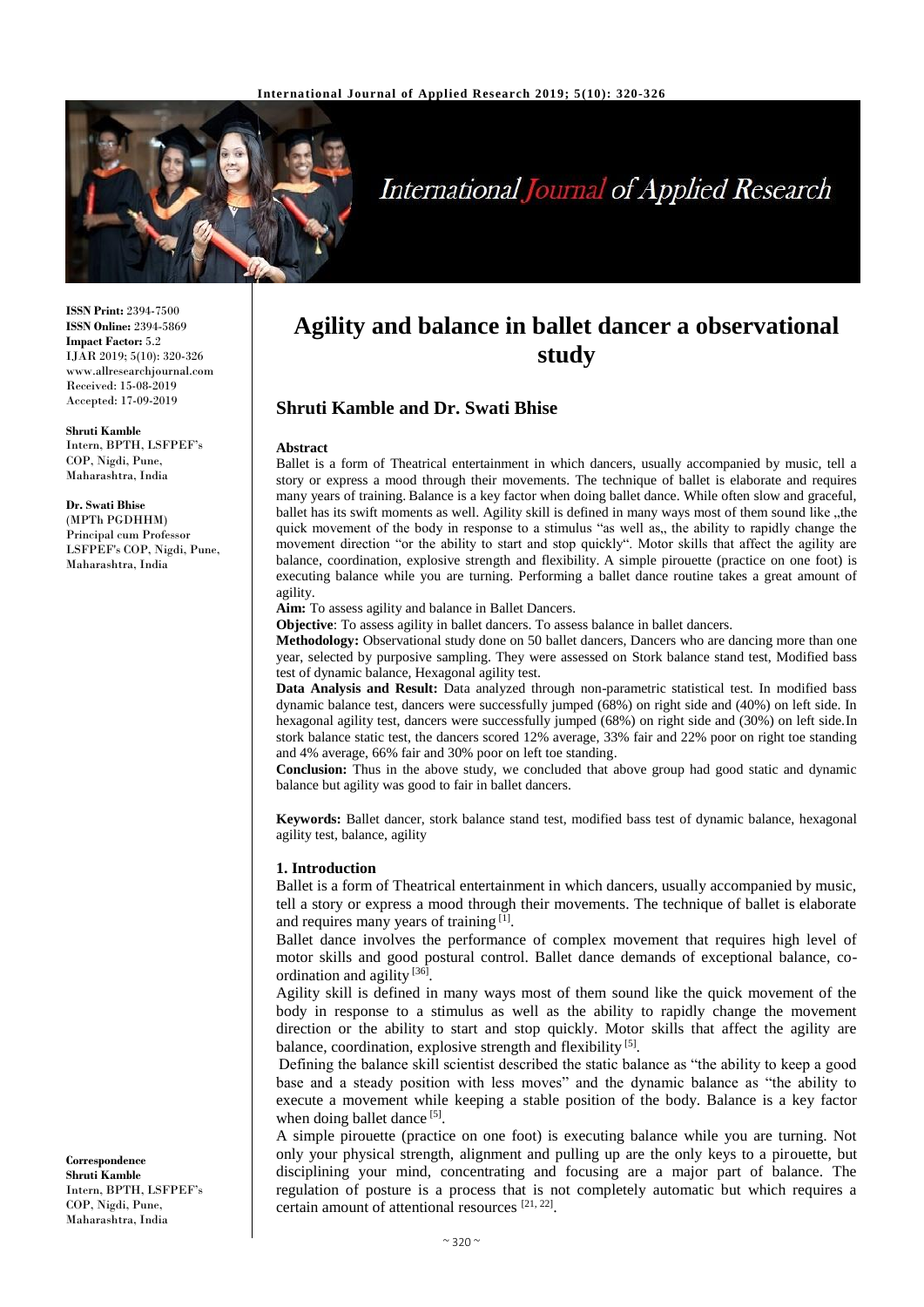Ballet dancers need pointe work (standing on toe of both the limb) turn-out of the legs, balance, symmetry, speed, off balance feel (one leg stance), great range of motion and pointe shoes but also bare foot. Increased agility while often slow and graceful, ballet has its swift moments as well<sup>[2]</sup>.

Performing a ballet dance routine takes a great amount of agility. Dance classes are useful for all athletes trying to gain more agility. The body need muscular strength because it contributes to agility helps control the weight of the body motion and helps the body maneuver quickly [35].

Children typically begin ballet training between the age of 5 to 8 years old though which they learn basic dance techniques. Training allows new dancers to develop flexibility, strength and mobility [35].

Balance skills and agility are motor qualities that are more easily learned and developed at young age with specific training and during the appropriate age level.

Agility is not just about the speed with which an individual can change direction. Dancers requires strength, control and coordination while you move in all different directions, jump, twist and turn<sup>[2]</sup>.

Now a days physical demands placed on dancers from current choreography and performance schedules make their physiology and fitness just as important as skill development. However, even at the height of their professional careers, dancers' aerobic power, muscular strength, muscular balance, bone and joint integrity are the 'Achilles heels' of the dance-only selection and training system<sup>[37]</sup>.

# **2. Need of Study**

Ballet dance demands of exceptional balance, co-ordination and agility. Agility is mainly checked in athletics rather than dancers<sup>[5]</sup>.

Agility movements involves perceptual component like decision making and anticipation in all processes of dance. [18]. Speed and agility skill involves moving the body very quickly, as fast as possible, but in agility skill we add the attribute of changing direction that is very important in ballet dance. <sup>(18)</sup>Researches have been done on balance in

ballet dancers. Ttherefore this study would assessing static, dynamic balance and agility in ballet dancers.

# **3. Aim**

To assess agility and balance in Ballet Dancers.

# **4. Objectives**

To assess agility in ballet dancers by Hexagonal agility test. To assess balance in ballet dancers by Stork balance stand test and Modified bass test of dynamic balance.

# **5. Methodology**

Observational study done on 50 ballet dancers, Dancers who are dancing more than one year with the age group of 8 to 15 years of age, selected by purposive sampling. Exclusion Criteria: Any recent lower limb musculoskeletal injuries and any neurological/systemic disorders.

#### **6. Materials**

Stop watch, Measuring tape, Pen, Paper and Sticking tape.

#### **7. Outcome Measure**

Stork balance stand test for static balance, Modified bass test of dynamic balance and Hexagonal agility test for agility.

# **8. Procedure**

Ethical approval was taken.The participants were selected according to inclusion and exclusion criteria by purposive sampling method. Written consent was taken from the participants and dance teachers. Testing procedure was explained as well as demonstrated to the dancers. Participants were given 2 trails for each tests. The data was collected followed by which the statistical analysis was done.

### **9. Data Analysis and Result**

Data analyzed through non-parametric statistical test. Chi square test were used to compare right and left side of the participants.



Table 1: Stork balance stand test standing on right toe [4, 5]

**Graph 1:** Stork Balance Test of Right Toe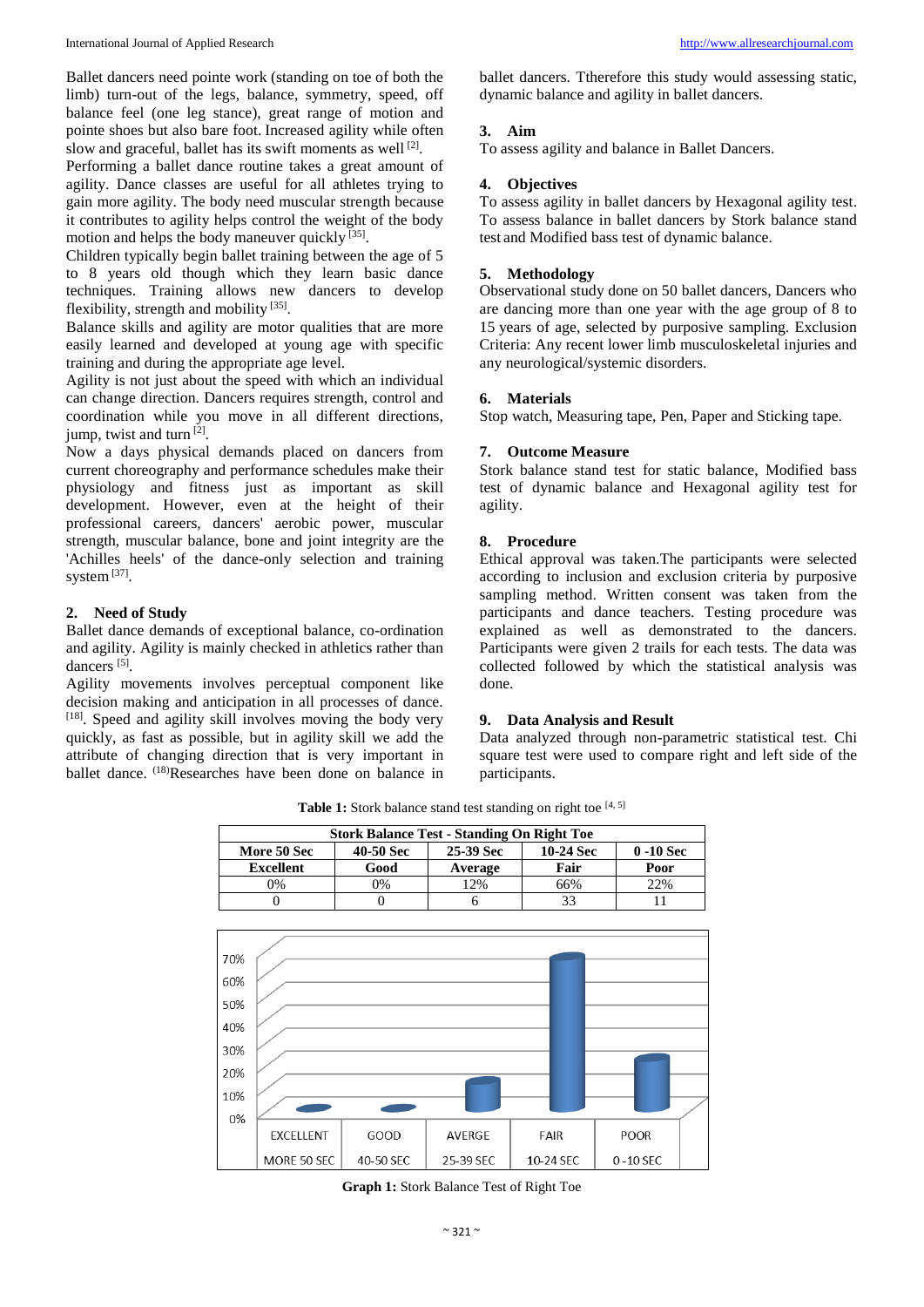In above graph no.1 shows on "standing on right toe" in Stork balance stand test, dancers scored were 12% average, 33% fair and 22% poor.

| Fair<br><b>Excellent</b><br>Good<br>Poor<br>Average<br>0%<br>4%<br>0%<br>66%<br>30%<br>33<br>15<br>$\theta$<br>$\overline{0}$<br>4<br>70%<br>60%<br>50%<br>40%<br>30%<br>20%<br>10%<br>0%<br><b>EXCELLENT</b><br>GOOD<br>AVERGE<br>FAIR<br><b>POOR</b> | More 50 Sec | 40-50 Sec | 25-39 Sec | 10-24 Sec | <b>Less Than 10 Sec</b> |  |
|--------------------------------------------------------------------------------------------------------------------------------------------------------------------------------------------------------------------------------------------------------|-------------|-----------|-----------|-----------|-------------------------|--|
|                                                                                                                                                                                                                                                        |             |           |           |           |                         |  |
|                                                                                                                                                                                                                                                        |             |           |           |           |                         |  |
|                                                                                                                                                                                                                                                        |             |           |           |           |                         |  |
|                                                                                                                                                                                                                                                        |             |           |           |           |                         |  |
|                                                                                                                                                                                                                                                        |             |           |           |           |                         |  |
| MORE 50 SEC<br>40-50 SEC<br>25-39 SEC<br>LESS THEN 10 SEC<br>10-24 SFC                                                                                                                                                                                 |             |           |           |           |                         |  |

Table 2: Stork balance stand test standing on left toe [4, 5]



In above graph no.2 shows on "standing on left toe" in Stork balance stand test, dancers scored were 4% average, 66% fair and 30% poor.



Table 3: Modified bass test of dynamic balance<sup>[5, 6]</sup>.

In above graph no.3: Dancers were successfully jumped on 68% right limb and 40% on left limb On Modified Bass Test of Dynamic Balance.

**Table 4:** Comparing success and fail of right and left side of the participants

| <b>Modified Bass Dynamic Balance Test</b> |    |              |    | <b>Chi Square Test</b>                     | <b>P</b> Value |
|-------------------------------------------|----|--------------|----|--------------------------------------------|----------------|
| Success (Right)                           | 16 | Fail (Right) | 34 | 6.804 With 1 Degree Of Freedom $P = 0.009$ |                |
| Success (Left)                            | 30 | Fail (Left)  | 20 |                                            |                |

The above table no.4 shows that in modified bass dynamic balance test with the help of chi square test comparing left

and right side of the participants. P value is 0.009 which is considered significant.

**Graph 3:** Dynamic balance test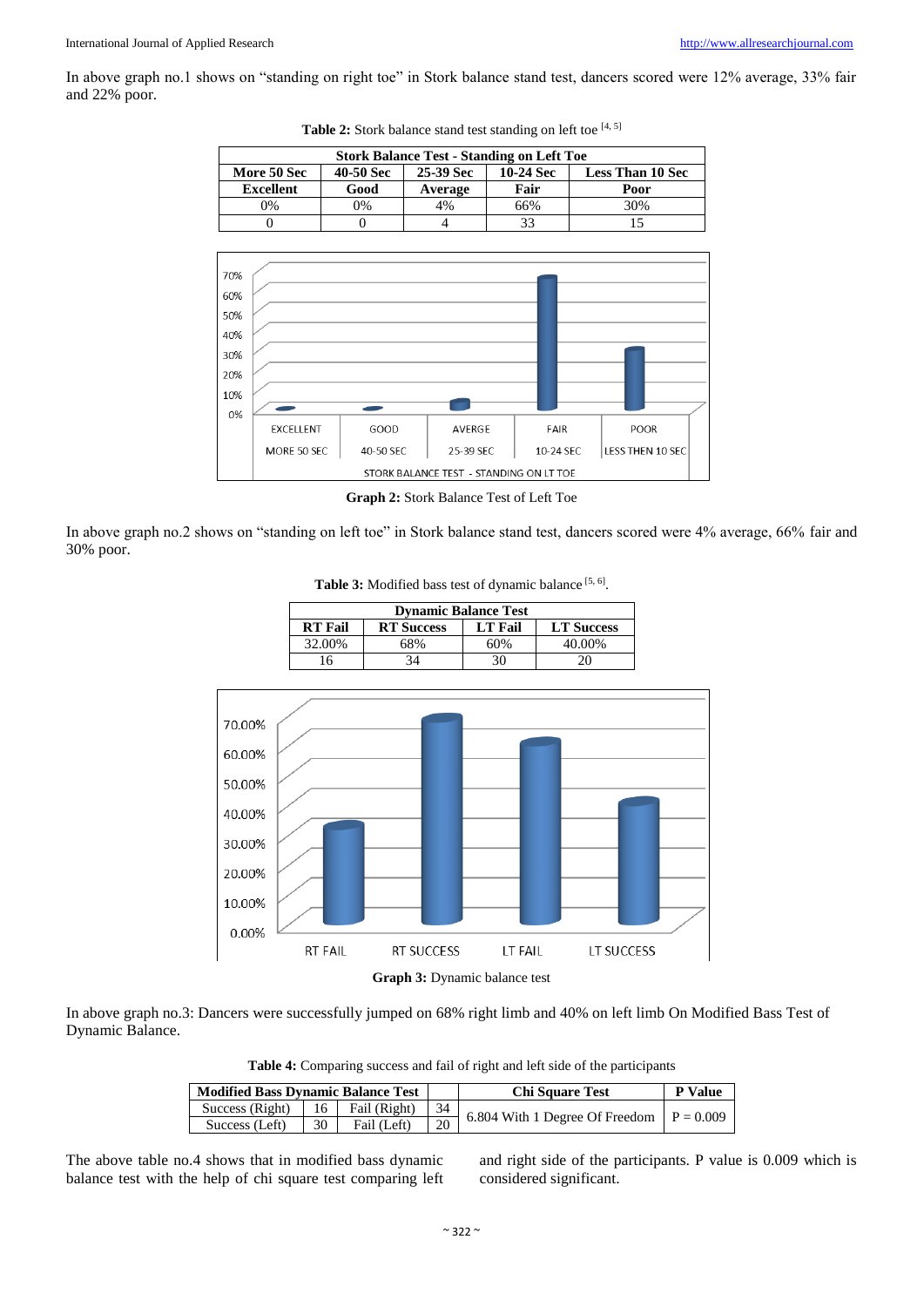| <b>Hexagonal Agility Test</b> |      |                |      |  |  |  |
|-------------------------------|------|----------------|------|--|--|--|
|                               |      |                |      |  |  |  |
| <b>Success</b>                | Fail | <b>Success</b> | Fail |  |  |  |
| 58%                           |      | 30%            | 0%   |  |  |  |

Table 5: Hexagon agility test [5, 8, 9]



**Graph 4:** Hexagonal Agility Test

In above graph no 4: We see that 68% on right side and 30% on left side were successful jumping in Hexagonal agility test.

**Table 6:** Comparing success and fail of right and left side of the participants.

| <b>Hexagonal Agility Test</b> |  |              |    | <b>Chi Square Test</b>          | <b>P</b> Value |
|-------------------------------|--|--------------|----|---------------------------------|----------------|
| Success (Right) $\vert$ 34    |  | Fail (Right) | 16 | 12.965 With 1 Degree of Freedom | $P = 0.00$     |
| Success (Left)                |  | Fail (Left)  |    |                                 |                |

The above table no.6 shows that in hexagonal agility test with the help of chi square test comparing left and right side of the participants. P value is 0.00 which is extremely considered significant.

**Comparing right and left side of the dominant and nonside of the participants**

| <b>Table 7:</b> Stork balance stand test |
|------------------------------------------|
|------------------------------------------|

| <b>Static Balance Test</b> | <b>Dominant Side</b>  | <b>No. of Participants</b> | Average | Fair   | Poor |
|----------------------------|-----------------------|----------------------------|---------|--------|------|
| Right Side                 | <b>Right Dominant</b> | 43                         | 12%     | 63%    | 26%  |
|                            | Left Dominant         |                            | 14.20%  | 85.70% | 0%   |
| Left Side                  | <b>Right Dominant</b> | 43                         | 12%     | 63%    | 26%  |
|                            | Left Dominant         |                            | 14.20%  | 85.70% | 0%   |

In table no.7 According to the statistical analysis there were no significant change was found in static balance for both the dominant participants.

| <b>Table 8:</b> Modified bass dynamic test |  |  |  |
|--------------------------------------------|--|--|--|
|--------------------------------------------|--|--|--|

| <b>Dynamic Balance Test</b> | <b>Dominant Participants</b> | <b>No. of Participants</b> | <b>Success</b> | Fail   | <b>Degree Of Freedom</b> | <b>P</b> Value |
|-----------------------------|------------------------------|----------------------------|----------------|--------|--------------------------|----------------|
| Right Side                  | <b>Right Dominant</b>        | 43                         | 62%            | 37%    | 2.311                    | 0.128          |
|                             | Left Dominant                |                            | 100%           | 0%     |                          |                |
| Left Side                   | <b>Right Dominant</b>        | 43                         | 30%            | 69.70% | 9.475                    | 0.002          |
|                             | Left Dominant                |                            | 100%           | 0%     |                          |                |

In table no.8 According to the statistical analysis of above study table we can see that the left dominant participants have better dynamic balance on both side than right dominant participants.

|  | <b>Table 9:</b> Hexagonal agility test |  |  |
|--|----------------------------------------|--|--|
|--|----------------------------------------|--|--|

| <b>Hexagonal agility test</b> | Dominant participants | no. of participants | success | fail  | Degree of freedom | P value |  |
|-------------------------------|-----------------------|---------------------|---------|-------|-------------------|---------|--|
| right side                    | right dominant        |                     | 63%     | 37%   | 2.311             | 0.128   |  |
|                               | left dominant         |                     | 100%    | 0%    |                   |         |  |
| left side                     | right dominant        | 4.                  | 23%     | 77%   | 4.556             | 0.033   |  |
|                               | left dominant         |                     | 71%     | 28.5% |                   |         |  |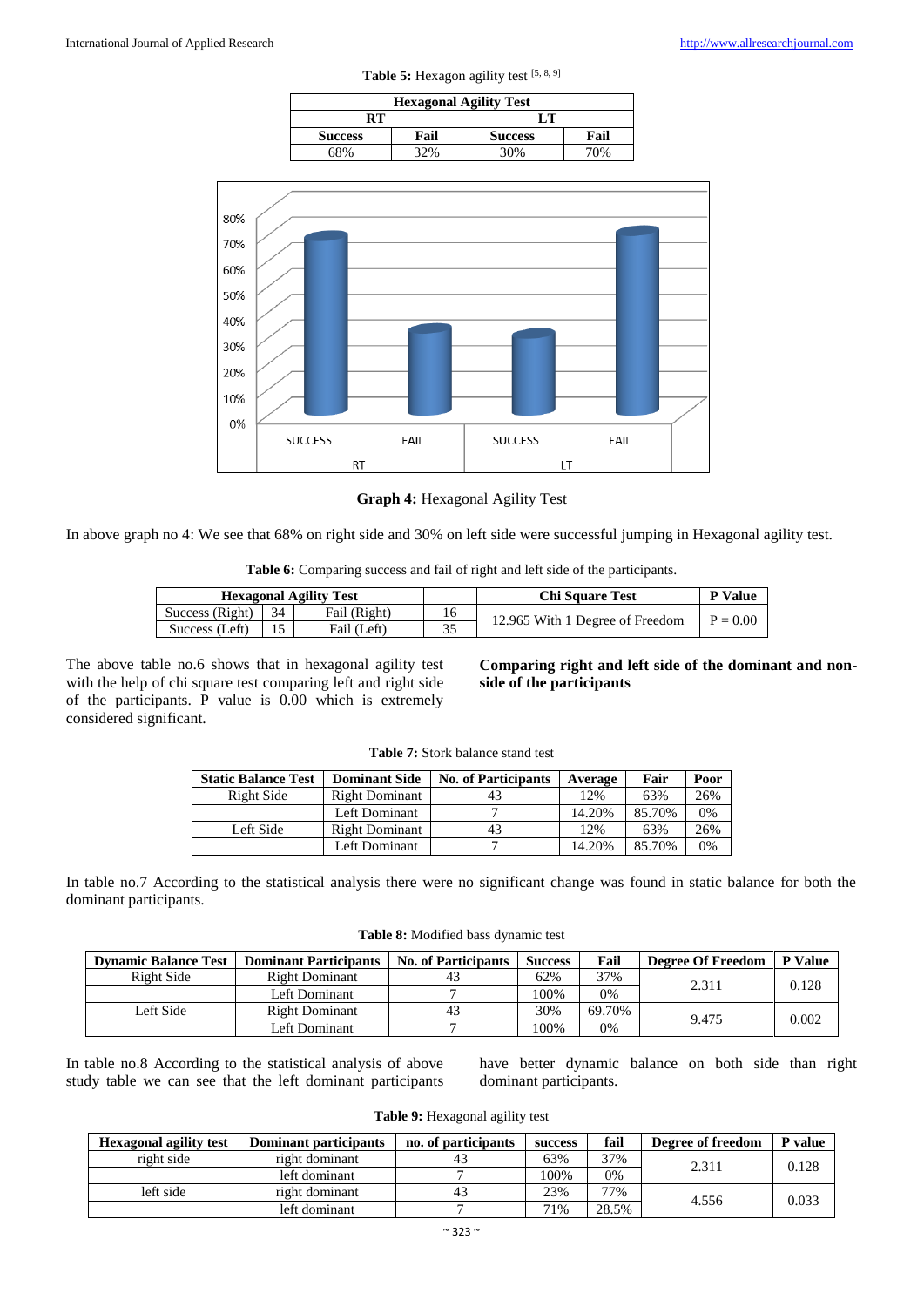In table no.9: According to the statistical analysis of above table we can see that left dominant participants have better agility than right dominant participants.

# **10. Discussion**

The above study included total number of 50 girl's participants with the mean age group of  $9 \pm 1.4$  years. There were three test used in this study which included.

- 1. Stork Balance Stand Test for Static Balance
- 2. Modified Bass Test for Dynamic Balance
- 3. Hexagonal Agility Test To For Agility.

Only girls were participated in this study.

In stork balance stand test, dancers scored 12% average, 33% fair and 22% poor on right toe standing and 4% average, 66% fair and 30% poor on left toe standing.

Information regarding the balance of ballet dancers is of great importance, as they are considered models of great postural control<sup>[1,5]</sup>.

Balance is also important from a large number and complex group of factors information from sensory system (visual system, somatosensory system and vestibular system) strength and range of motion that helps protect from injuries and execute complex and specific action [18].

The center of pressure in the anterior-posterior and mediallateral directions are similar for both dominant side of the participants<sup>[19]</sup>. Ballet dancers should be more focus on both the legs and frontal place control (medial-lateral direction) should be integrated to ballet training program<sup>[19]</sup>.

Therefore No significant difference was found in both the dominance. For maintaining a stable standing posture against gravity force, the body alignment should be controlled appropriately and Centre of pressure position should be kept within the base of support  $[29]$ .

In modified bass test for dynamic balance, dancers were successfully jumped 68% on right and 40% on left limb. P value 0.009 which considered as significant.

According to statistical analysis above study shows that right side have more dynamic balance than left side of the body. The dominant leg can transmit run-up velocity into the vertical velocity at take-off phase to jump high compared with the non-dominant leg<sup>[30]</sup>.

Dynamic posture control can be defined as the ability to maintain the center of mass within the base of support while the body is subjected to internal or external perturbations that are anticipated or not  $[19, 21, 22]$ .

The constant integration of afference from peripheral sensory system (vision, vestibular and proprioceptive) by the central nervous system is necessary to achieve optimal postural control [19, 21, 22] .

Strength demands are most likely greater when performing dynamic tasks compared with static tasks [23]. Closed kinetic chain motion at the ankle, knee, and hip must be adequately controlled by the lower extremity musculature in order to execute the dynamic balance and hexagonal agility test  $^{[23]}$ .

Conversely, maintaining single-leg stance while standing on a stable platform places relatively small strength demands on the lower extremity musculature. Second, range-ofmotion requirements are greater when performing dynamic tasks such as the dynamic balance compared with quiet standing tasks<sup>[23]</sup>.

In a balance task during quiet standing, apprehension may be substantially less because a subject's limits of stability are rarely challenged<sup>[23]</sup>.

The postural stability of the dominant side for mobilizing or dynamic functions is greater than those of the non-dominant side [29] .

In hexagonal agility test, dancers were successfully jumped 68% right and 30% left side. P value 0.001 which is extremely significant. The hexagon test shows excellent reliability for measuring agility, which supports its use as a tool to assess athletic performance and lower extremity agility<sup>[21]</sup>.

When we speak about agility in ballet dancers we not only refer cognitive component that are involved in different task like (unipodal position, turning, twisting position) that are more differently than more complex and unpredictable tasks in ballet dancers [18]. Agility movements involves perceptual component like decision making and anticipation in all processes of dance [18].

Speed and agility skill involves moving the body very quickly, as fast as possible, but in agility skill we add the attribute of changing direction that is very important in ballet dance [18].

The dominant eye permits a priority treatment of the information on its visual field and thus allows faster reaction times on dominant side. The supporting leg permits more reactive strength and a better motor control of push-off actions, thus allows turning faster on the opposite side [32]. Therefore each dancers had a weak side and a strong side when she performed a 180° rotation, which is why this ability must be trained more on non-dominant side [32].

#### **Comparing static, dynamic balance and agility of right and left dominant participants**

It is possible that the right-side dominance for postural stability in dynamic balance condition is related to the functional lateral dominance between the left and right hemispheres. With regard to the laterality of the cerebral hemispheres, functional differences between the hemispheres are not found at low processing levels, but are clearly found at higher processing levels [24].

The central nervous system for postural control is divided into reflex- and situation-dependent adaptation  $[25]$ . The former is composed primarily of the brainstem, spinal cord and cerebellum and is closely involved in the control of static balance. The latter also incorporates the diencephalon, basal ganglia and cerebral cortex and is involved in the control of dynamic balance [26, 27].

The right hemisphere is dominantly involved in spatial perception and attentional function directed to somatosensory information, whereas the left hemisphere is dominantly involved in the cognition of sound duration and continuity and rhythm<sup>[28]</sup>.

During periodic floor oscillation, the anticipation of the regular postural disturbance is essential. Thus, the left hemisphere may play a relatively important role [33].

The familial left-handed show greater recovery of functioning following unilateral cerebral insult than do nonfamilial right-handed and non-familial left-handed. Both behavioural and clinical lesion studies indicate systematic differences in lateralization of cerebral function between the right- and left-handed and the familial and non-familial lefthanded. A classification of handedness and lateralization of cerebral function is suggested [33].

In stork standing test for static balance, comparing right and left dominance right side (toe). There were 12% average, 63% fair, 26% poor of right dominant participants. Whereas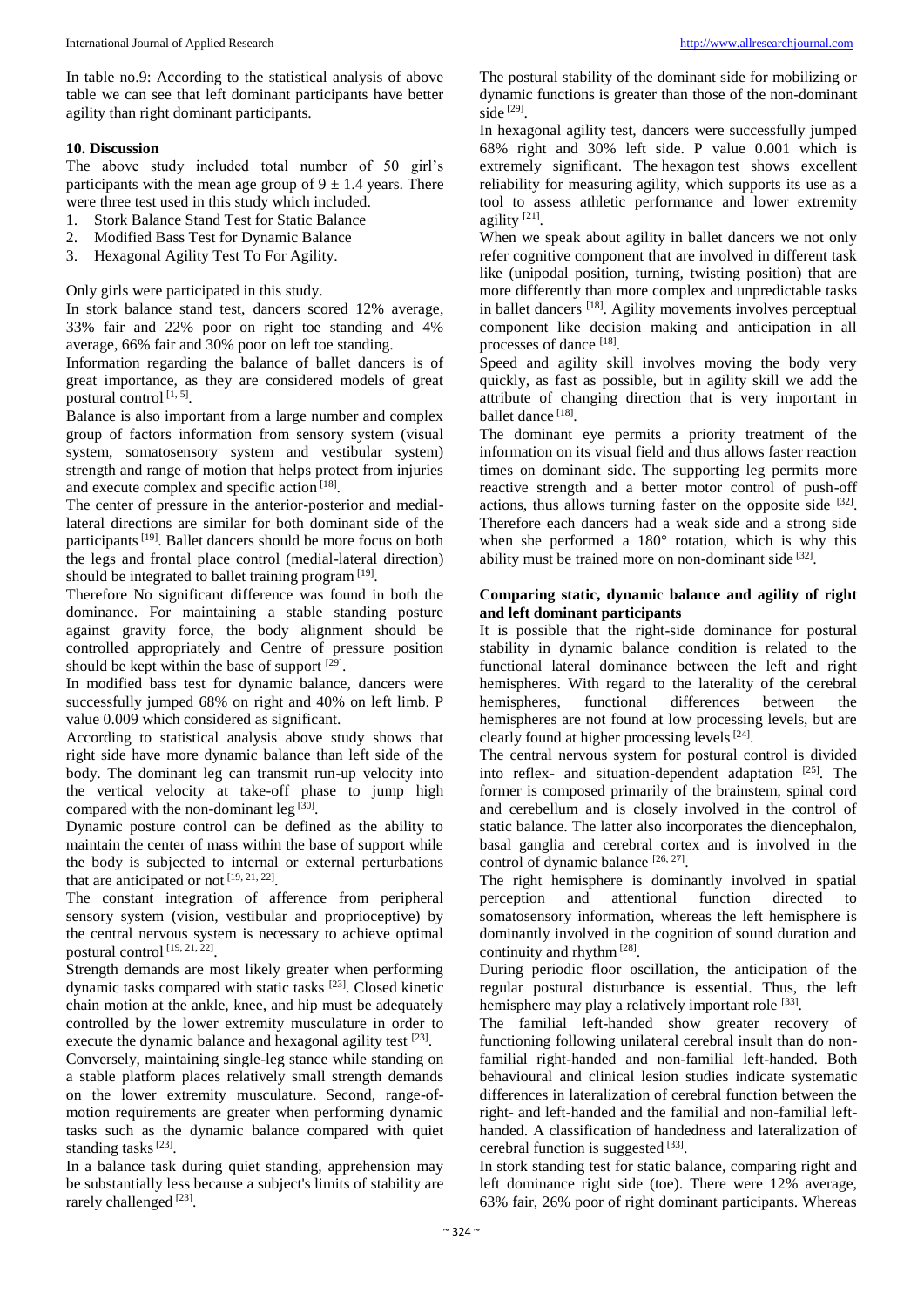standing on right toe 14.20% average, 85% fair of left dominant participants.While comparing right side of both the dominant participants'. There were 12% average, 63% fair and 26% poor of left dominant participants. Whereas standing on left toe 14.20% average, 85% fair of left side of both the dominant participants.

Training the dynamic equilibrium of ballet dancer is mainly done in upright position and on frontal plane  $[21, 22]$ .

The center of pressure in the anterior-posterior and mediallateral directions are similar for both dominant participants [19]. Ballet dance involves the performance of complex movements that require high level of motor skills and good posture control [19].

According to the statistical analysis there were no significant change was found in static balance for both the dominant participants. The change of balance response were similar between the dominant and non-dominant side, the dominant and the non-dominant side might show cross effect of balance<sup>[31]</sup>.

In modified bass test for dynamic balance, comparing right and left dominant participants same side. In right dominant participants, dancers successfully jumped 62% on right and 30% on left side. In left dominant participants, dancers scored 100% on the both side. Comparing right side of both the dominant participants P value was 0.128 which is not significant. While comparing left side of both the dominant participants P value was 0.002 which is significant [35].

According to the statistical analysis of above study we can see that the left dominant participants have better dynamic balance on both side than right dominant participants.

Right-handed people performed activities more consistently with one lower extremity when compared with left-handed dancers. The tasks used in our study presumably require more dexterity and accuracy compared to the unilateral mobilizing tasks and may be executed using different spinal pathways, possibly impeding a direct comparison [29].

Moreover, it should be noted that unilateral mobilizing tasks are hardly present during daily life or in sports and therefore show a more unstable pattern in leg preference than tasks that are more common. Single leg stance are more common in ballet dancing<sup>[29]</sup>.

In hexagonal agility, comparing between right left dominant participants. Agility score of right side dominant participant were 63% on right and 23% on left side. Whereas left dominant participant scored 100% on right and 71% on left side. While comparing right side of both dominant participants P value was 0.128 which is not significant. Comparing left side of both the dominant participants. P value was 0.033 which is considered as significant.

According to the statistical analysis of above study says that left dominant participants have better agility than right dominant participants.

Agility is important in ballet dancer as they have to be quick to react, make tough transitions between dance steps, and be able to feel what they're doing  $[1, 5]$ . The hexagon test is also use measure of agility that is routinely used in the strength and conditioning profession to assess athletic performance and ability<sup>[21]</sup>.

In this study they have shown that 85% of subject's right side dominant of postural stability and 20% of subject with negative correlation was found between lateral differences. Thus the postural stability of the dominant side for mobilizing functions would become greater than that of the non-dominant side [36].

This study suggests that not only mobilizing functions but also specialization of support function between left and right legs would affect the difference of postural control during single leg stance between static and dynamic balance conditions<sup>[36]</sup>.

By comparing balance of right and left dominant participants. Participants of left side dominant have more balance and agility then right dominant participant [36, 34].

One of the reason for this can be left dominant sided people use both the side of the body while right side dominant people use more right side then left side of the body [36, 35]. The functional role in the supporting leg may be divided between the left and right legs according to the change in balance condition from static to dynamic [33].

# **11. Conclusion**

From the above study we conclude that, In modified bass dynamic balance test, dancers were successfully jumped (68%) on right side and (40%) on left side. In hexagonal agility test, dancers were successfully jumped (68%) on right side and (30%) on left side. In stork balance static test, the dancers scored 12% average, 33% fair and 22% poor on right toe standing and 4% average, 66% fair and 30% poor on left toe standing. Above group have good static and dynamic balance and agility is good to fair in ballet dancers.

**12. Conflicts of Interest:** There was no conflict of interest.

**13. Funding:** No funding issue.

# **14. References**

- 1. Twitchett Emily A, Koutedakis, Yiannis, Wyon Matthew A. Physiological Fitness and Professional Classical Ballet Performance: A Brief review. J Strength Cond Res. 2009; 23:79-87.
- 2. Jatin Ambegaonkar P, Shane V. Caswell Balance Comparisons between Female Dancers and Active Non dancers. 4th Edit. Minneapolis: Burgess, 1979, 99-102.
- 3. Kranti Panta BPT, Watson Arul Singh DR. A study to associate the Flamingo Test and the Stork Test in measuring static balance on healthy adults. 2015; 30:9- 22.
- 4. Michelle Silva da Silveira. Costa Static and dynamic balance in ballet dancers a literature review. Fisioter. Pesqui. São Paulo. 2013; 20(3):88-102.
- 5. Sopa Ioan Sabin et. Testing agility and balance in volleyball game. 2015, 2-7.
- 6. Tsigilis N, Zachopoulou E, Mavridis T. Evaluation of the specificity of selected dynamic balance tests. 2001; 1:79.
- 7. Sarah W, Atwater Terry K, Crowe Jean C, Deitz Pamela, Richardson K. Interrater and Test-Retest Reliability of Two Pediatric Balance Tests. Physical Therapy. 1990; 70(2):79-87.
- 8. Lukas Krondorf. Modified Bass Balance Test. 25th Feb 18.55, 79-87.
- 9. Beekhuizen Kristina S, Davis Maurice D. Test-Retest Reliability and Minimal.
- 10. Detectable Change of the Hexagon Agility. The Journal of Strength & Conditioning Research. 2009; 23(7):2167-2171.
- 11. Clark RA, Bryant AL, Pua Y, McCrory P, Bennell K, Hunt M. Validity and reliability of the Nintendo Wii